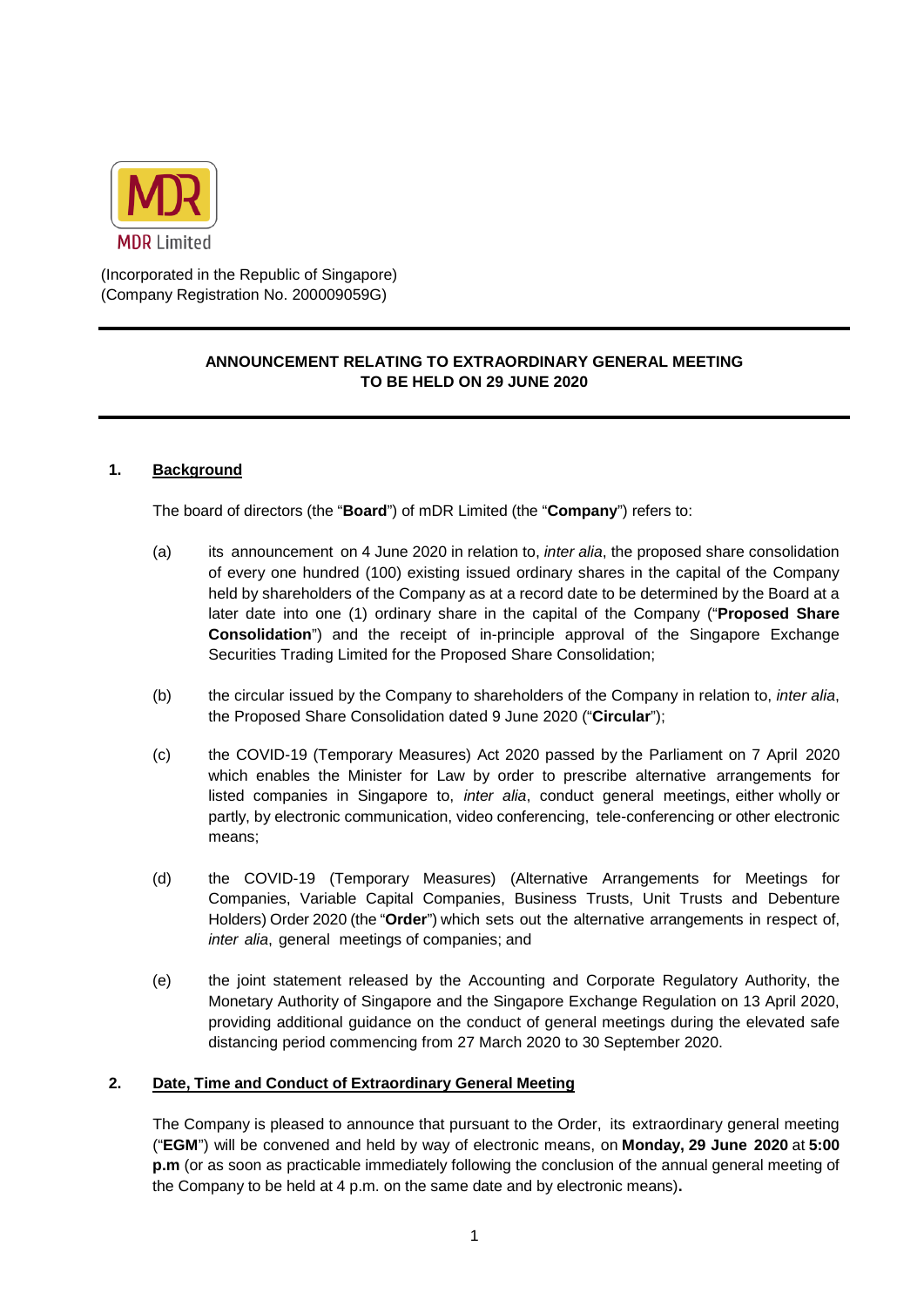# **3. Notice of EGM and Proxy Form**

The Notice of EGM and Proxy Form will be sent to members solely by electronic means via publication on the SGX website at the URL [https://www.sgx.com/securities/company](https://www.sgx.com/securities/company-announcements)[announcements](https://www.sgx.com/securities/company-announcements) and will also be made available on the Company's website at the URL [http://www.m](http://www.m-dr.com/meetings)[dr.com/meetings.](http://www.m-dr.com/meetings) Printed copies of these documents will **not** be sent to members.

# **4. No personal attendance at EGM**

Due to the current COVID-19 restriction orders in Singapore, members will **not** be able to attend the EGM in person.

#### **5. Alternative arrangements for participation at the EGM**

Alternative arrangements are instead put in place to allow members to participate in the EGM by:

- (a) observing or listening to the EGM proceedings through a "live" audio-visual webcast via their mobile phones, tablets or computers, or "live" audio-only stream via their mobile phones or telephones;
- (b) submitting questions in advance in relation to the resolution(s) to be tabled for approval at the EGM; and/or
- (c) appointing the Chairman of the EGM as proxy to attend, speak and vote on their behalf at the EGM.

#### **6. Investors who hold shares through Relevant Intermediaries**

Investors who hold shares through relevant intermediaries (as defined in section 181 of the Companies Act, Chapter 50), including CPF and SRS investors, and who wish to participate in the EGM by (a) observing or listening to the EGM proceedings via "live" audio-visual webcast or "live" audio-only stream; (b) submitting questions in advance of the EGM; and/or (c) appointing the Chairman of the EGM as proxy to attend, speak and vote on their behalf at the EGM, should contact the relevant intermediary (which would include, in the case of CPF and SRS investors, their respective CPF Agent Banks and SRS Operators) through which they hold such shares as soon as possible in order to make the necessary arrangements for them to participate in the EGM.

In addition, CPF/SRS investors who wish to appoint the Chairman of the EGM as proxy should approach their respective CPF Agent Banks/SRS Operators to submit their votes at least seven (7) working days before the date of the EGM.

## **7. Share Consolidation Circular**

The Circular has been made available on SGXNET and may be accessed at the Company's website at the URL <http://www.m-dr.com/circulars> by clicking on the link for "Share Consolidation Circular 2020"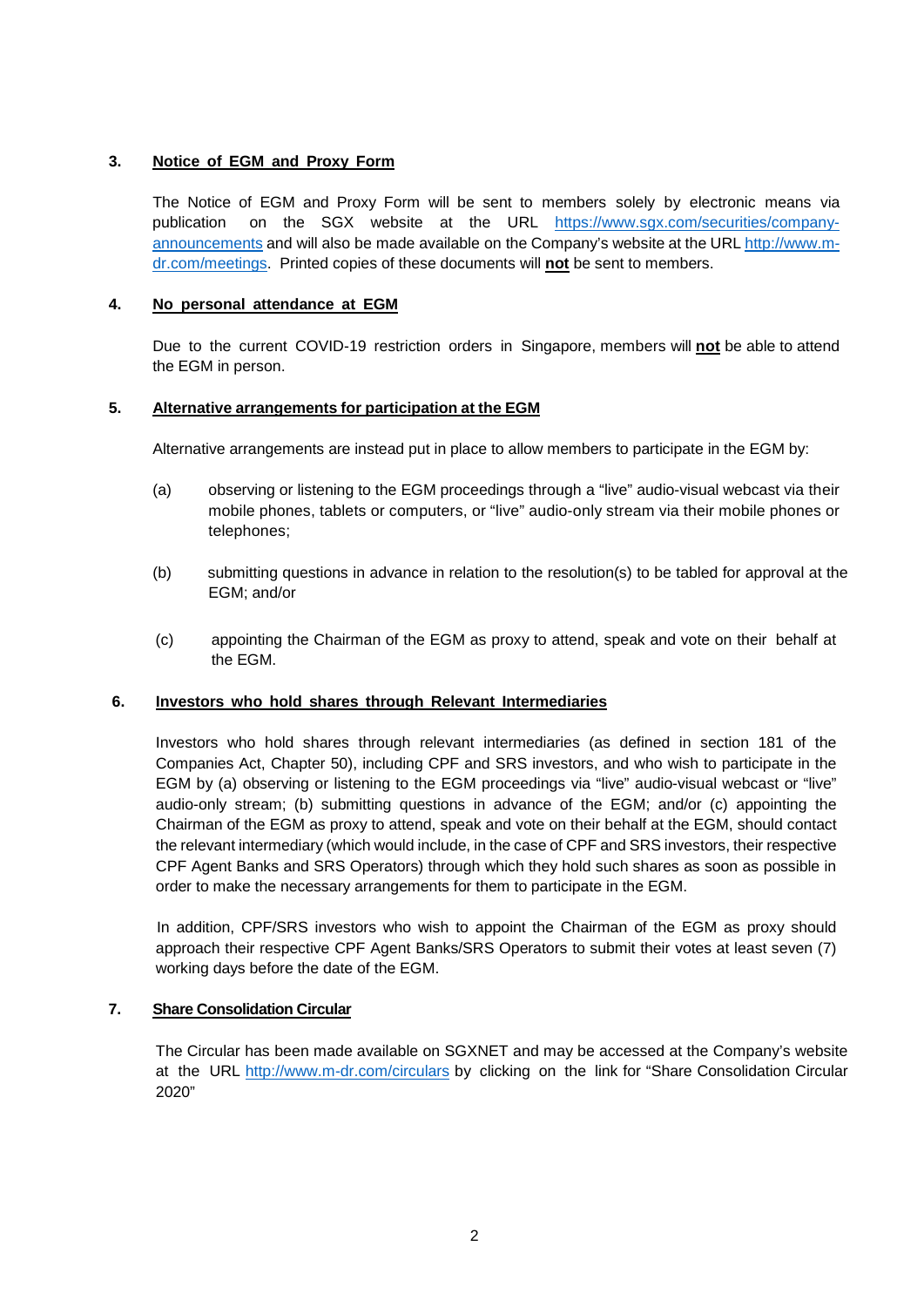# **8. Key Dates/Deadlines**

Key dates/deadlines which members should take note of are set out in the table below:

| <b>Key dates/deadlines</b>                                                                                                                                                                                                        | <b>Actions</b>                                                                                                                                                                                                                                                                                                                                                                                                                                             |
|-----------------------------------------------------------------------------------------------------------------------------------------------------------------------------------------------------------------------------------|------------------------------------------------------------------------------------------------------------------------------------------------------------------------------------------------------------------------------------------------------------------------------------------------------------------------------------------------------------------------------------------------------------------------------------------------------------|
| 9 June 2020 from 9:00 a.m.<br>(Tuesday)                                                                                                                                                                                           | Members may begin to pre-register at the URL<br>https://www.meetings.vision/mdr for "live" audio-visual<br>webcast / "live" audio-only stream of the EGM proceedings                                                                                                                                                                                                                                                                                       |
| 19 June 2020, 5:00 p.m.<br>(Friday)                                                                                                                                                                                               | Deadline for CPF/SRS investors who wish to appoint the<br>Chairman of the EGM as proxy to approach their respective<br>CPF Agent Banks/SRS Operators to submit their votes<br>(seven (7) working days before the date of the EGM)                                                                                                                                                                                                                          |
| 26 June 2020, 4:00 p.m.<br>(Friday)                                                                                                                                                                                               | Deadline for members to:<br>submit questions for the EGM<br>pre-register for "live" audio-visual webcast or "live"<br>$\bullet$<br>audio-only stream of the EGM proceedings                                                                                                                                                                                                                                                                                |
| 26 June 2020, 5:00 p.m.<br>(Friday)                                                                                                                                                                                               | Deadline for members to submit Proxy Forms for the EGM                                                                                                                                                                                                                                                                                                                                                                                                     |
| 28 June 2020, 10:00 a.m.<br>(Sunday)                                                                                                                                                                                              | Following authentication of their status as members,<br>authenticated members to receive email instructions on how<br>to access the "live" audio-visual webcast or "live" audio-only<br>stream of the EGM proceedings ("Confirmation Email").<br>Members who do not receive the Confirmation Email by 10.00<br>a.m. on 28 June 2020 should contact the Company, by phone<br>at +65 6347 8911 / +65 9736 1264, or by email at<br>corporateaffairs@m-dr.com. |
| 29 June 2020, 5:00 p.m. (or as<br>soon as practicable immediately<br>following the conclusion of the<br>annual general meeting of the<br>Company to be held at 4 p.m. on<br>the same date and by electronic<br>means)<br>(Monday) | Date of the EGM<br>Click on the link in the Confirmation Email and enter the<br>login credentials to access the "live" audio-visual<br>webcast of the EGM proceedings; or<br>Call the toll-free phone number in the Confirmation Email<br>and, when prompted, enter the conference code to access<br>the "live" audio-only stream of the EGM proceedings                                                                                                   |